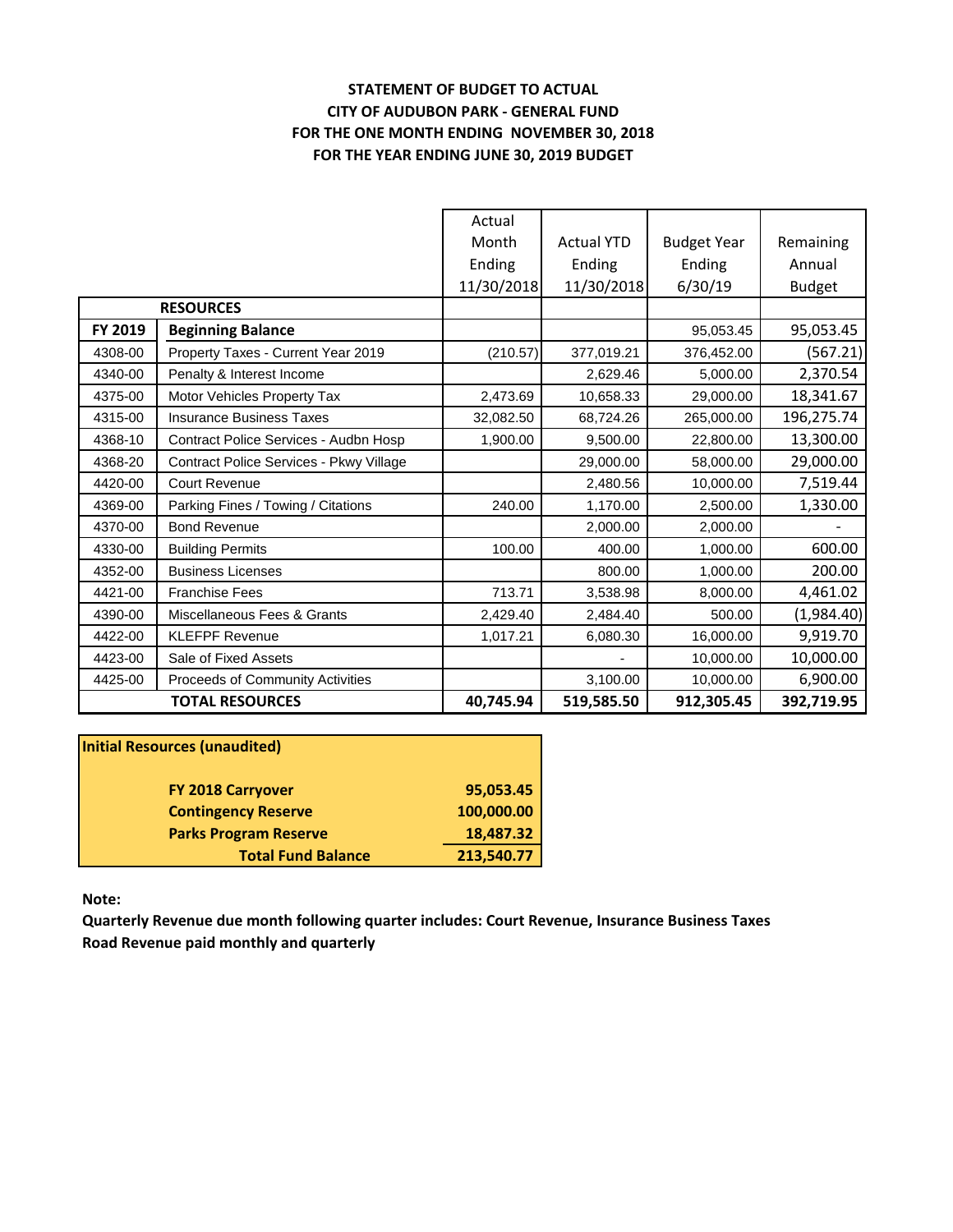# **STATEMENT OF BUDGET TO ACTUAL CITY OF AUDUBON PARK - GENERAL FUND FOR THE ONE MONTH ENDING NOVEMBER 30, 2018 FOR THE YEAR ENDING JUNE 30, 2019 BUDGET**

|         |                                        | Actual     |                   |                    |               |
|---------|----------------------------------------|------------|-------------------|--------------------|---------------|
|         |                                        | Month      | <b>Actual YTD</b> | <b>Budget Year</b> | Remaining     |
|         |                                        | Ending     | Ending            | Ending             | Annual        |
|         |                                        | 11/30/2018 | 11/30/2018        | 6/30/19            | <b>Budget</b> |
|         |                                        |            |                   |                    |               |
|         | <b>APPROPRIATIONS</b>                  |            |                   |                    |               |
|         | <b>Public Administration</b>           |            |                   |                    |               |
| 5300-00 | <b>Administrative Costs</b>            | 316.42     | 2,289.32          | 5,000.00           | 2,710.68      |
| 5504-00 | Supplies & Equipment                   | 121.90     | 1,103.83          | 8,000.00           | 6,896.17      |
| 5500-00 | Repairs & Maintenance                  | 310.00     | 4,003.69          | 16,000.00          | 11,996.31     |
| 6500-00 | Utitlities - LG&E, Water, etc.         | 3,727.31   | 18,968.48         | 45,000.00          | 26,031.52     |
| 5015-00 | Property Insurance                     | 189.58     | 1,328.35          | 2,275.00           | 946.65        |
| 5020-00 | Liability Insurance                    | 700.00     | 4,900.50          | 8,400.00           | 3,499.50      |
| 5350-00 | <b>Administrative Salaries</b>         | 3,804.94   | 21,307.17         | 55,000.00          | 33,692.83     |
| 5004-00 | Payroll Expense - SS / Medicare        | 291.07     | 1,629.96          | 4,207.50           | 2,577.54      |
| 5005-00 | <b>Workers' Compensation Insurance</b> | 433.70     | 922.80            | 978.00             | 55.20         |
| 5010-00 | Unemployment Reserve - 12%             |            | 158.60            | 545.68             | 387.08        |
| 5200-00 | Legal Affairs                          |            | 5,116.97          | 25,000.00          | 19,883.03     |
| 5710-00 | Auditing                               |            |                   | 6,200.00           | 6,200.00      |
| 5740-00 | <b>Property Valuation</b>              |            |                   | 6,500.00           | 6,500.00      |
| 5527    | <b>Codification Ordinances</b>         |            |                   | 3,200.00           | 3,200.00      |
| 6510    | Sidewalk Set Aside                     |            |                   | 10,000.00          | 10,000.00     |
|         |                                        |            |                   |                    |               |
|         | <b>Total Public Administration</b>     | 9,894.92   | 61,729.67         | 196,306.18         | 121,376.51    |
|         |                                        |            |                   |                    |               |
|         | <b>Contingency Reserve</b>             |            |                   | 50,000.00          | 50,000.00     |
|         |                                        |            |                   |                    |               |
|         | <b>Public Works</b>                    |            |                   |                    |               |
| 5452-10 | Supplies & Equipment                   |            | 546.64            | 5,000.00           | 4,453.36      |
| 5457-10 | Fuel                                   | 302.20     | 1,354.18          | 3,000.00           | 1,645.82      |
| 5410-10 | Maintenance                            |            |                   | 1,500.00           | 1,500.00      |
| 5480-10 | Property Insurance                     | 90.50      | 630.99            | 1,086.00           | 455.01        |
| 5485-10 | Liability Insurance                    | 116.75     | 817.73            | 1,401.00           | 583.27        |
| 5490-10 | Auto Insurance                         | 516.00     | 3,611.84          | 6,192.00           | 2,580.16      |
| 5450-10 | Works Dept. - Salaries                 | 2,480.00   | 13,620.00         | 33,280.00          | 19,660.00     |
| 5465-10 | Payroll taxes                          | 189.72     | 1,041.93          | 2,545.92           | 1,503.99      |
| 5470-10 | Unemployment reserve - 9%              |            | 118.95            | 337.13             | 218.18        |
| 5475-10 | <b>Workers' Compensation Insurance</b> | 349.48     | 862.14            | 1,024.00           | 161.86        |
| 5454-10 | <b>Public Facilities</b>               |            |                   | 25,000.00          | 25,000.00     |
| 5453-10 | Parks & Recreation                     | 98.09      | 8,701.23          | 10,000.00          | 1,298.77      |
| 5455-10 | Forest Management                      | 330.00     | 5,703.28          | 38,296.00          | 32,592.72     |
| 6300-10 | Public Gardens (Garden Club Grant)     |            | 4,000.00          | 4,000.00           |               |
| 5415    | Road Fund Replenishment                |            | 43,376.41         | 67,792.14          | 24,415.73     |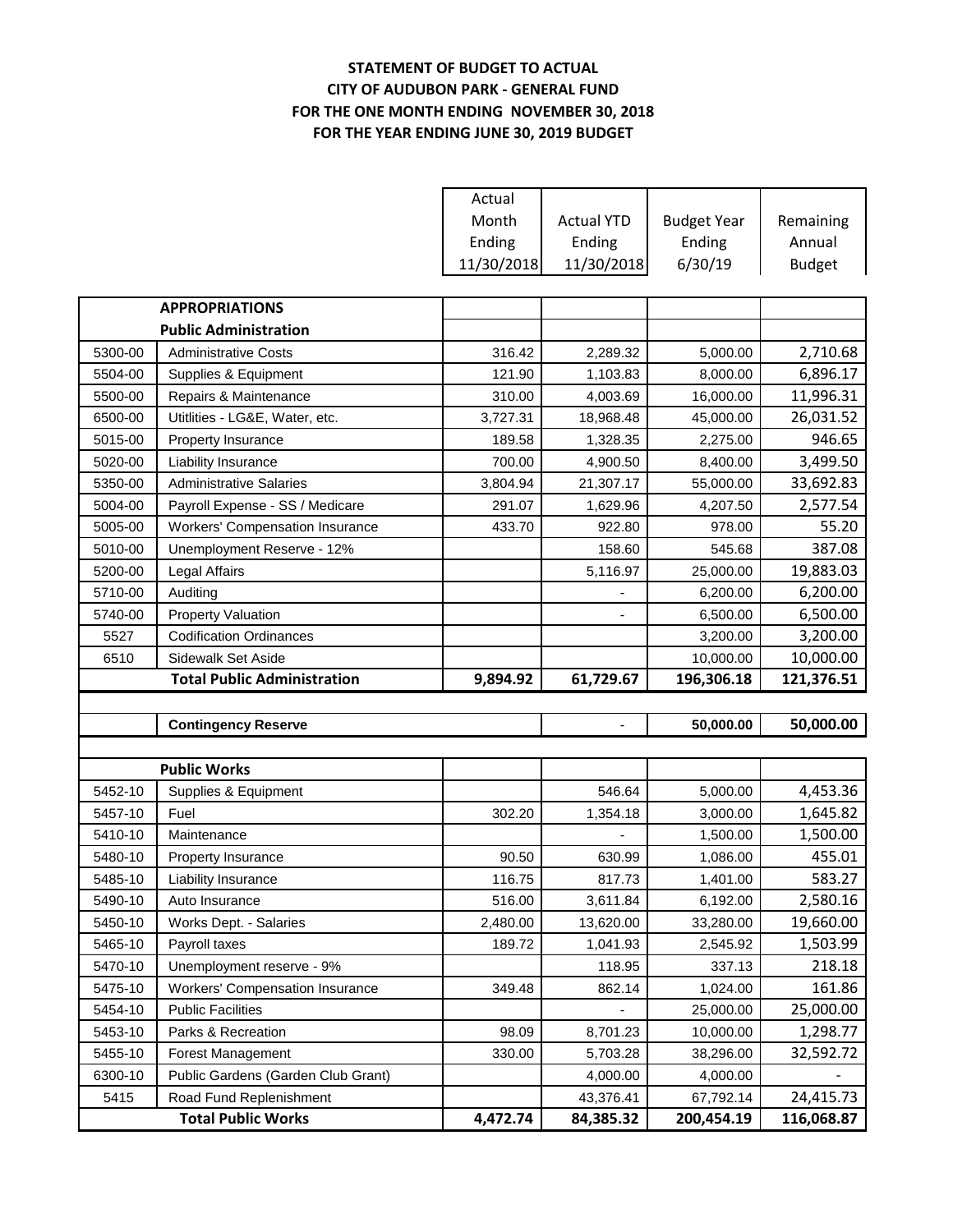# **STATEMENT OF BUDGET TO ACTUAL CITY OF AUDUBON PARK - GENERAL FUND FOR THE ONE MONTH ENDING NOVEMBER 30, 2018 FOR THE YEAR ENDING JUNE 30, 2019 BUDGET**

|         |                                        | Actual     |                   |                    |               |
|---------|----------------------------------------|------------|-------------------|--------------------|---------------|
|         |                                        | Month      | <b>Actual YTD</b> | <b>Budget Year</b> | Remaining     |
|         |                                        | Ending     | Ending            | Ending             | Annual        |
|         |                                        | 11/30/2018 | 11/30/2018        | 6/30/19            | <b>Budget</b> |
|         | <b>Public Safety</b>                   |            |                   |                    |               |
| 6130-20 | Supplies                               |            | 1,154.53          | 2,000.00           | 845.47        |
| 6140-20 | Equipment                              | 757.84     | 4,199.87          | 31,156.00          | 26,956.13     |
| 6110-20 | Fuel                                   | 1,529.25   | 5,671.90          | 16,000.00          | 10,328.10     |
| 6100-20 | Maintenance                            |            | 4,411.33          | 7,000.00           | 2,588.67      |
| 6175-20 | Property Insurance                     | 214.08     | 1,499.78          | 2,569.00           | 1,069.22      |
| 6180-20 | Liability Insurance                    | 1,424.42   | 9,969.97          | 17,093.00          | 7,123.03      |
| 6185-20 | Auto Insurance                         | 1,090.75   | 7,573.08          | 12,902.00          | 5,328.92      |
| 6150-20 | <b>Public Safety Salaries</b>          | 23,071.16  | 130,688.13        | 315,907.00         | 185,218.87    |
| 6160-20 | Payroll Taxes                          | 1,841.45   | 10,461.04         | 24,166.89          | 13,705.85     |
| 6162    | Court Pay                              |            | 57.00             | 3,000.00           | 2,943.00      |
| 6170-20 | <b>Workers' Compensation Insurance</b> | 3,541.65   | 10,878.79         | 14,675.00          | 3,796.21      |
| 6165-20 | Unemployment Reserve - 79%             |            | 1,044.16          | 3,076.19           | 2,032.03      |
| 6155-20 | <b>KLEFPF/KACP Accreditation</b>       | 999.99     | 5,999.94          | 16,000.00          | 10,000.06     |
|         | <b>Total Public Safety</b>             | 34,470.59  | 193,609.52        | 465,545.08         | 271,935.56    |
|         |                                        |            |                   |                    |               |
|         | <b>TOTAL APPROPRIATIONS</b>            | 48,838.25  | 339,724.51        | 912,305.45         | 559,380.94    |

**Note:**

**Quarterly Payments include: Unemployment Insurance**

**Worker's Compensation audit and final payment settlement occurs after the fiscal year end**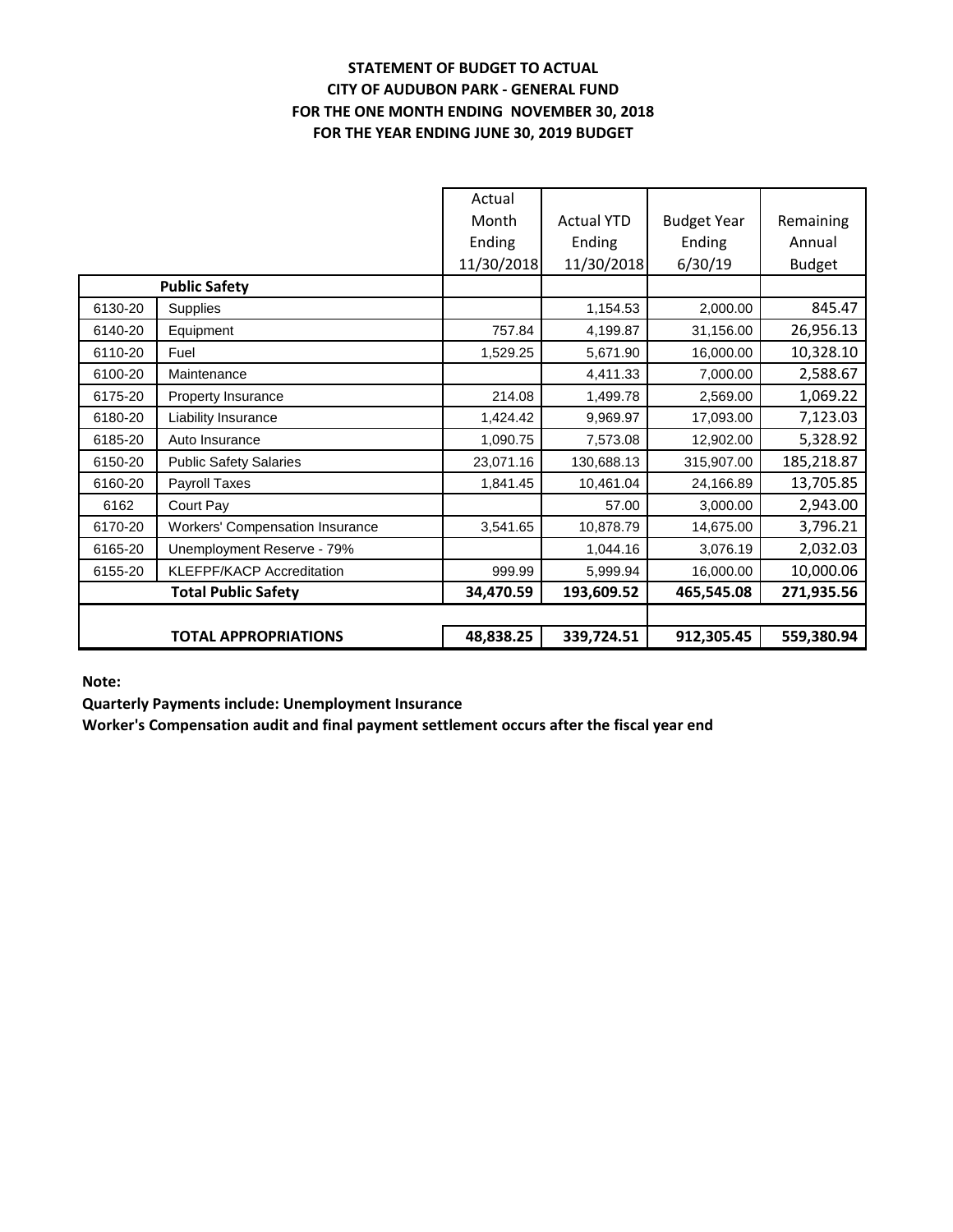# **BUDGET TO ACTUAL ANALYSIS CITY OF AUDUBON PARK - SANITATION FUND FOR THE YEAR ENDING JUNE 30, 2019 BUDGET FOR THE ONE MONTH ENDING NOVEMBER 30, 2018**

| Actual                                                                                    |                   |                    |               |
|-------------------------------------------------------------------------------------------|-------------------|--------------------|---------------|
| Month                                                                                     | <b>Actual YTD</b> | <b>Budget Year</b> | Remaining     |
| Ending                                                                                    | Ending            | Ending             | Annual        |
|                                                                                           |                   | 6/30/19            | <b>Budget</b> |
|                                                                                           |                   |                    |               |
|                                                                                           | 49,685.03         | 48,648.11          | (1,036.92)    |
|                                                                                           | 136,653.35        | 138,730.06         | 2,076.71      |
|                                                                                           | 186,338.38        | 187,378.17         | 1,039.79      |
|                                                                                           |                   |                    |               |
|                                                                                           |                   |                    |               |
| 164.16                                                                                    | 42,313.40         | 125,851.80         | 83,538.40     |
| 1,200.00                                                                                  | 1,200.00          | 61,526.37          | 60,326.37     |
|                                                                                           |                   |                    |               |
| 1,364.16                                                                                  | 43,513.40         | 187,378.17         | 143,864.77    |
| <b>TOTAL RESOURCES</b><br><b>Waste Collection Contract</b><br><b>TOTAL APPROPRIATIONS</b> |                   | 11/30/2018         | 11/30/2018    |

| <b>Initial Resources</b>              |           |
|---------------------------------------|-----------|
| Storm Damage Reserve Cash (unaudited) | 49,685.03 |
|                                       |           |
|                                       |           |
|                                       |           |
|                                       |           |